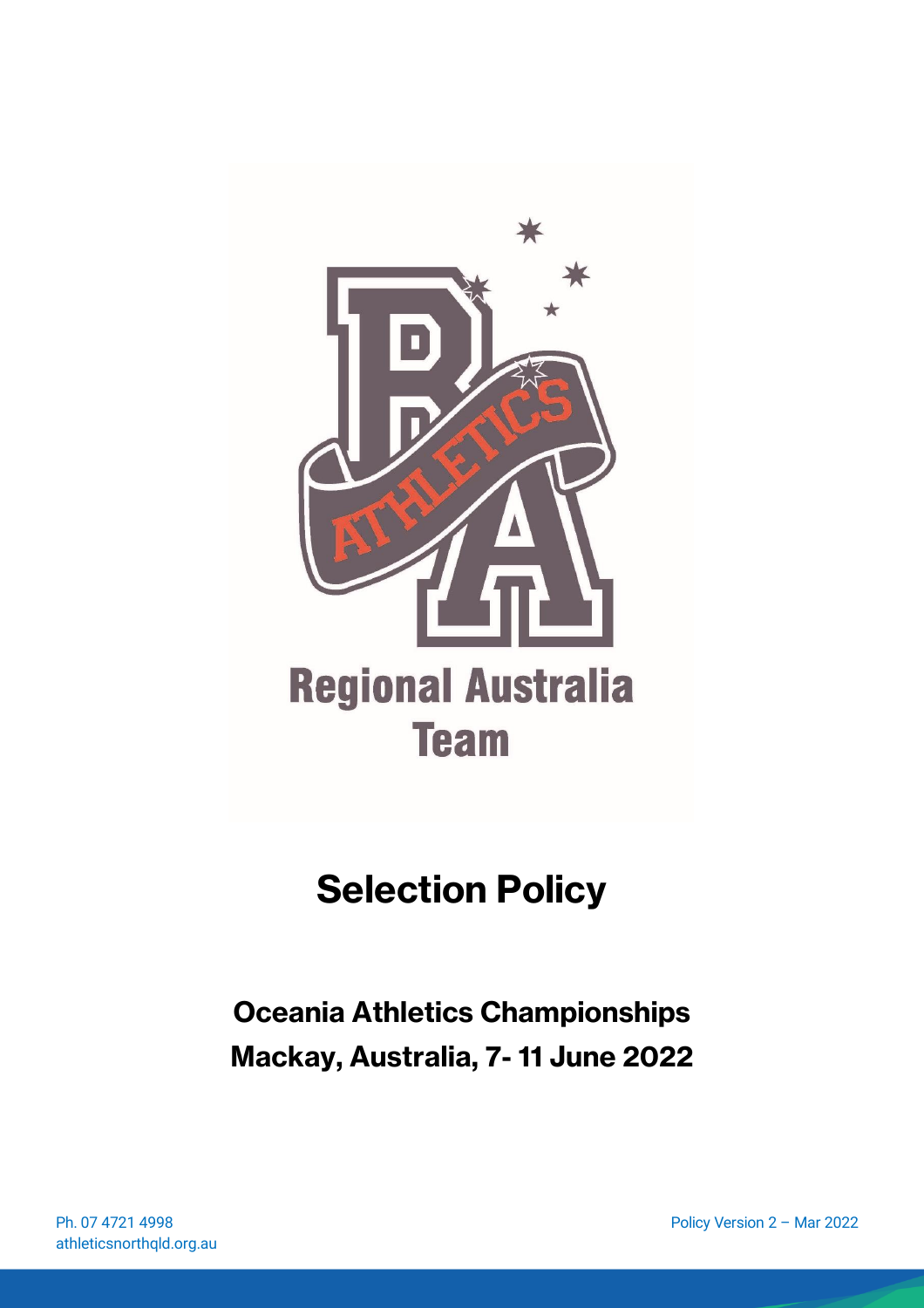## **1. Introduction**

This document sets out the basis on which Athletics North Queensland and Athletics Northern Territory will select the Regional Australia Team for the 2022 Oceania Athletics Championships to be held in Mackay, Australia between the 7-11 June 2022

The Team will include members in Youth (Under 18), Junior (Under 20) and Senior categories. Different selection criteria (set out below) will apply to the selection of the team for athletes competing in different age groups.

The Regional Australia Team is an Invitational team at the 2022 Oceania Athletics Championships. Athletes in the team will be eligible for invitational medals, however, they may only receive result scores for their performance, regardless of their original position indicated in the official results of the competition.

This Policy can be amended at any time by Athletics North Queensland and Athletics Northern Territory if they are in an opinion that such an amendment is necessary because of any change in the Participation Rules, to give effect to the Policy following the discovery of a drafting error or oversight or for any other reason determined to be in the best interests of Athletics North Queensland and Athletics Northern Territory. Athletics North Queensland and Athletics Northern Territory shall not be responsible or liable in any way to anyone because of any such amendment.

#### **2. Selection Philosophy**

Athletics North Queensland and Athletics Northern Territory see the Oceania Athletics Championships as an opportunity to expose athletes to an international event where they will compete against the best athletes from around the Oceania Region and beyond.

For Under 18 athletes the Oceania Athletics Championships provides competition and educational opportunities appropriate for Under 18 athletes who have generally not had the chance to participate in regular and/or international level competition. This is also an opportunity to provide team experience and associated educational opportunities for enthusiastic and committed coaches and other team staff who reside in Australia, especially those in isolated areas.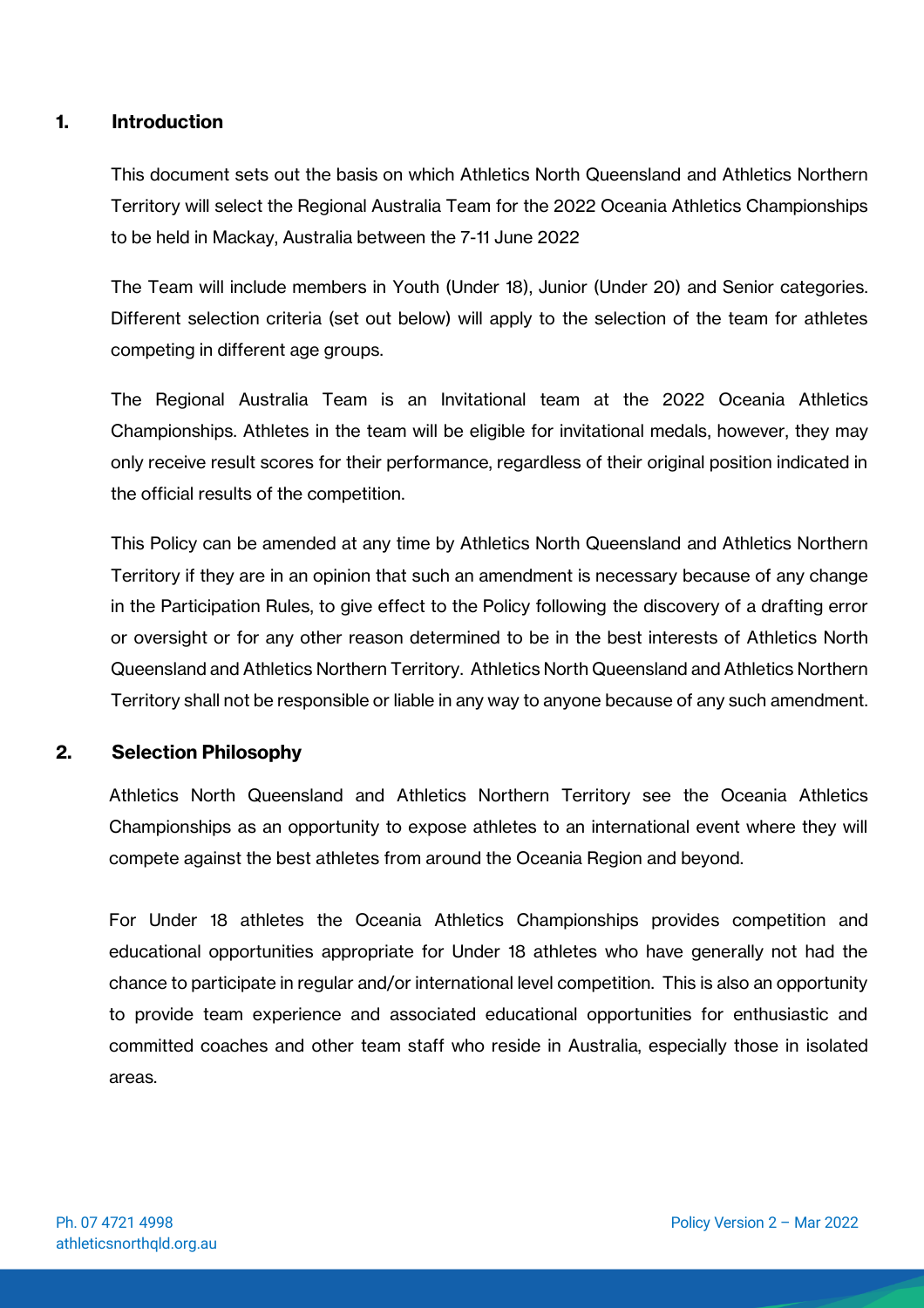# **3. Eligibility**

- 1. Only those athletes who qualify according to this clause 3.1 will be eligible for selection in the Team:
	- $\Box$  Be a citizen of Australia (including permanent resident)
	- $\Box$  Be a registered member of Athletics Australia through an affiliated body or club
	- Complete and submit the Application for Consideration for Selection by **Tuesday 22nd March 2022**
	- □ Remain in 'good standing' with Athletics North Queensland / Athletics Northern Territory and at all times comply with Athletics Australia Code of Conduct and otherwise conduct themselves in a way that does not bring their sport or the national team into disrepute.
- 2. In addition to meeting all the eligibility requirements set out in 3.1 above, athletes seeking selection in the Under 18 and Under 20 events must comply with the additional requirements set out in this clause 3.2.
	- □ Under 18 Athletes must be born in 2005, 2006 or 2007
	- □ Under 20 Athletes must be born in 2003, 2004, 2005 or 2006

## **4. Selection Criteria**

Up to three (3) athletes can be selected in the priority order of their ranking as of 4 April 2022, provided they have achieved the entry standard. Performances will only be considered in competitions from 1 July 2021 – 4 April 2022. Athlete slots will be made up of:

- 1. Athletes who have their normal place of residence in either athletically remote area of Australia or Northern Australia:
	- a. Athletically remote area of Australia or Northern Australia defined as being a place where an athlete is resident and/or educated) in an "athletically remote area" of Australia (defined as a being a place more than 200km from a capital city or "Northern Australia" (defined as comprising the Northern Territory, parts of Western Australia and North Queensland, north of 26th parallel south latitude).
	- b. Regional Australia Team defines a Capital City as a population greater than 245,000 that has athletics facilities/resources to support strong growth in athletics, that runs regular interclub or greater competitions in the athletics season.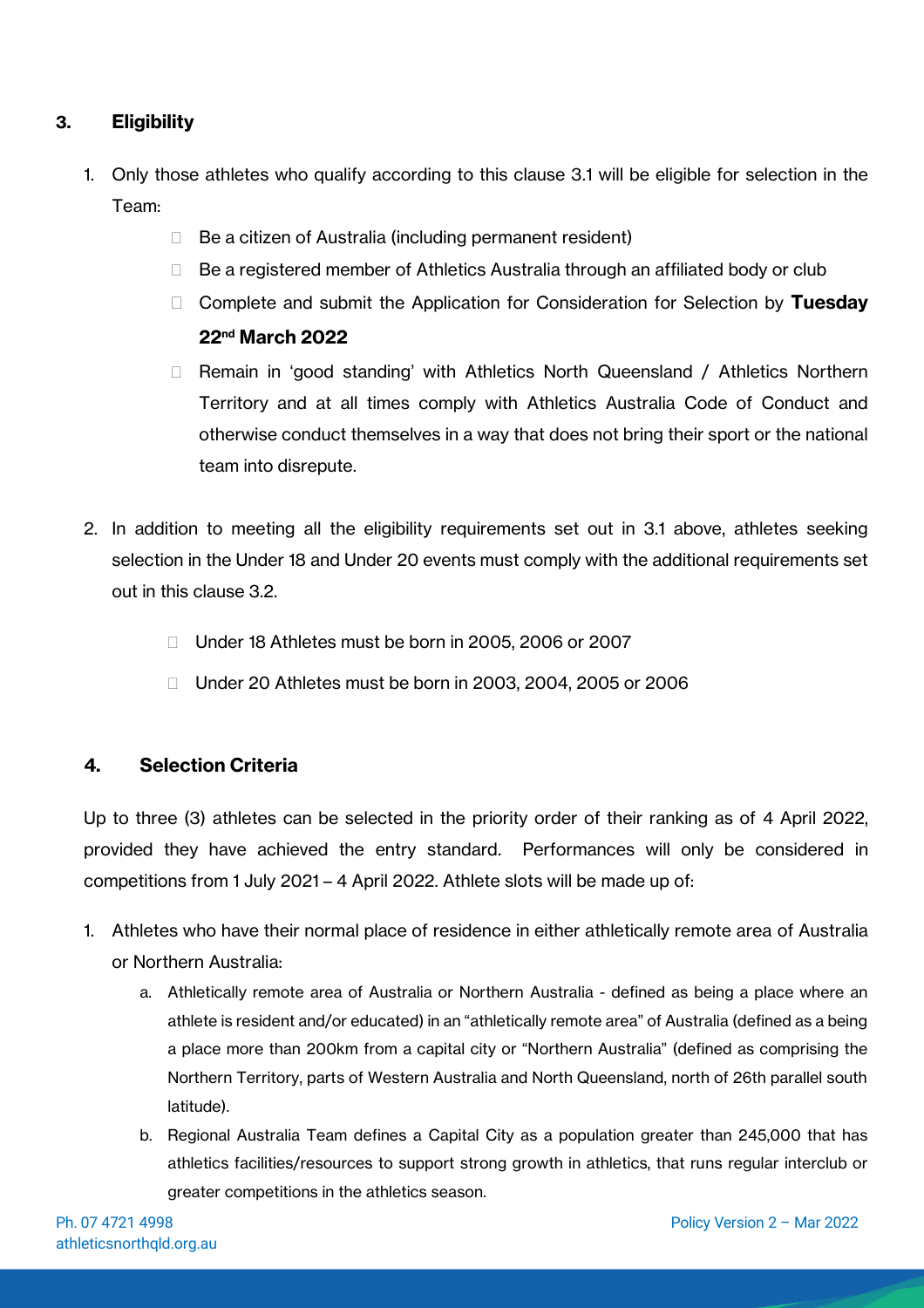- 2. In the instance that an event slot is unfilled after nominations close, selectors may fill these spots from athlete nominations submitted before the closing date, regardless of their residential location. This process will depend on:
	- a. The maximum size that the team can send due to championships logistics
- 3. Athletes should consider the Entry Standards in section 9 as a guideline to the performance level required for selection. **Achievement of the standard does not give an athlete a right to selection in the Team.**

#### **5. Para Athletes**

Oceania Athletics will run a sanctioned World Athletics Para meet where athletes who meet the criteria nominate directly with Oceania Athletics, without applying through a team. Details of this can be found [here](https://raceroster.com/events/2022/58274/oceania-para-athletics-championships)

Athletics North Queensland and Athletics Northern Territory sees the Oceania Athletics Championships as an opportunity to expose all athletes to an international event where they will compete against the best athletes from around the Oceania Region and beyond

Therefore, para-athletes can apply to be part of the Regional Australia Team pending they meet the following requirements

- 1. Comply with the requirements set out in sections 3 and 4 of this document and.
- 2. Meet Oceania Competition requirements:
	- a. The para competition will be a Senior Competition ONLY.
	- b. Para Athletes will need to hold at least a national classification to be eligible to compete at the Oceania Athletics Championships.
	- c. Para Athletes will only be able to enter relevant events according to their class,
	- d. Athletes will need to be 16 years (born in 2006 or before) and above to be entered in Para events except for the throwing events, where athletes will need to be 18 years and older (Born in 2004 or before).

Medals will be awarded in all Para Events and will be awarded based on the RAZA system or an approved MDS table, which will be made available prior to the competition. There will be a medal awarded for ambulant athletes, and a medal awarded for secured/wheelchair athletes.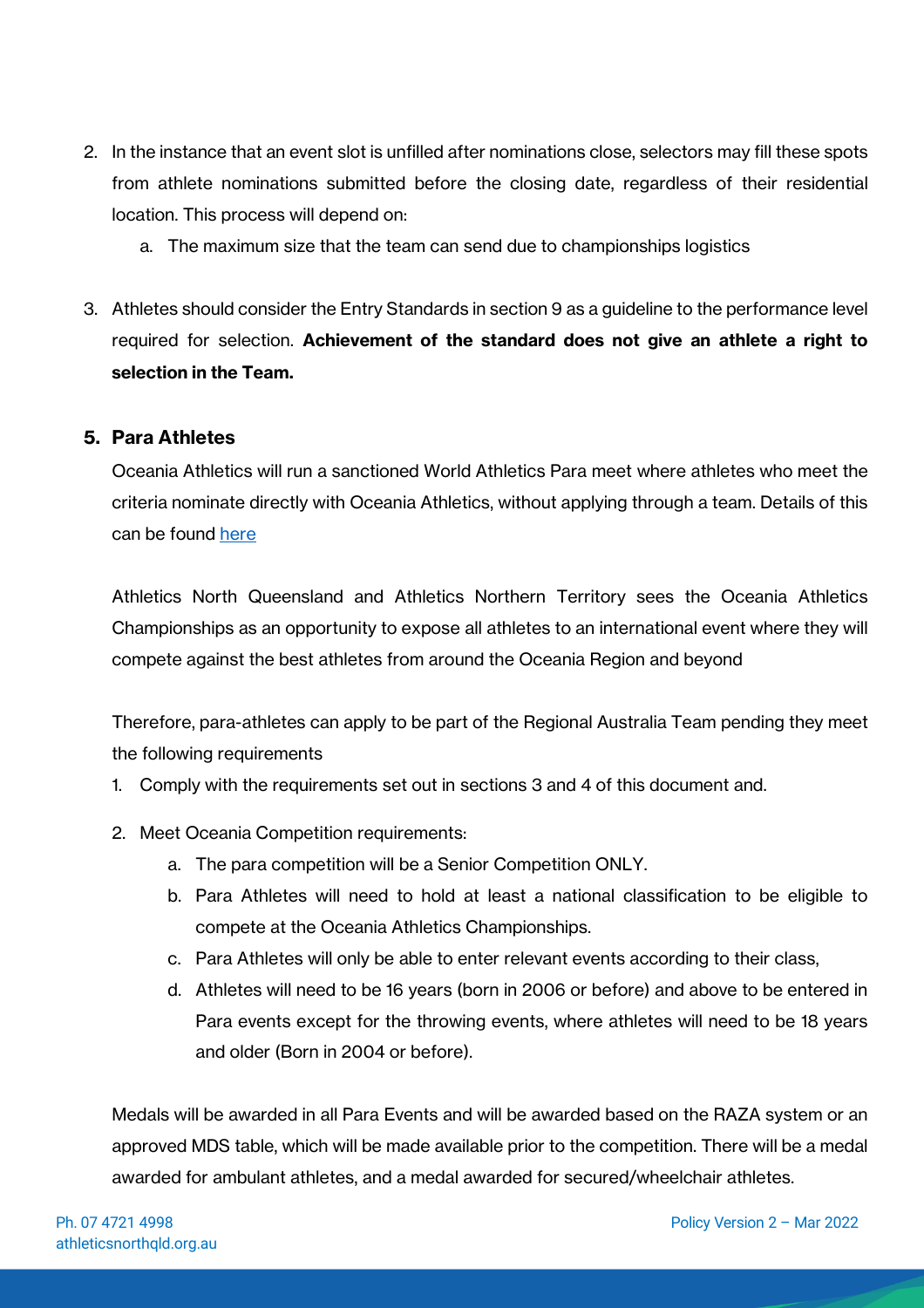There will be no entry standards for the Para Competition. Athletes will need to have submitted Season Best Performances.

#### **6. Funding**

This will be a wholly self-funded Team (travel, accommodation, levies, and team uniform together with all other associated expenses).

A team levy is required to be paid within 7 days after athletes get notified of their selection into the team. The team levy will cover accommodation\*, meals, uniforms, competition fees and ground transport in Mackay.

As a guide, in past years the average cost per athlete for team levies is \$1,300 per athlete. More accurate figures will be provided at a later date.

## **7. Announcement of the Team**

The Team will be publicly announced no later than the week beginning 4 April 2022

#### **8. Accommodation**

It is mandatory that all members of the Regional Australia team stay at the team accommodation for the duration that their age group competes. \* I.e., Senior athletes Day 1, 2 and 3.

As a guide see below the proposed general competition program

| 6th June:  | <b>Technical Meeting</b> | Track                                      |
|------------|--------------------------|--------------------------------------------|
| 7th June:  | <b>Competition Day 1</b> | Track Senior, U18, Para, Combined Events   |
| 8th June:  | <b>Competition Day 2</b> | Track Senior, U18, Para, Combined Events   |
| 9th June:  | Competition Day 3        | Track Senior, U20, U18, U16, Para, Masters |
| 10th June: | <b>Competition Day 4</b> | Track U20, U16, Para, Masters              |
| 11th June: | Competition Day 5        | Track U20, U16, Para, Masters              |

\*Those that live within the Mackay region are not required to stay in team accommodation but must attend all meetings during the period of the championships that their age group competes.

## **9. Travel**

The team at present will arrive in Mackay no later than one day before their age group competes and can depart one day after their age group finishes. This will be confirmed once nominations close in March 2022 and the draft program is published.